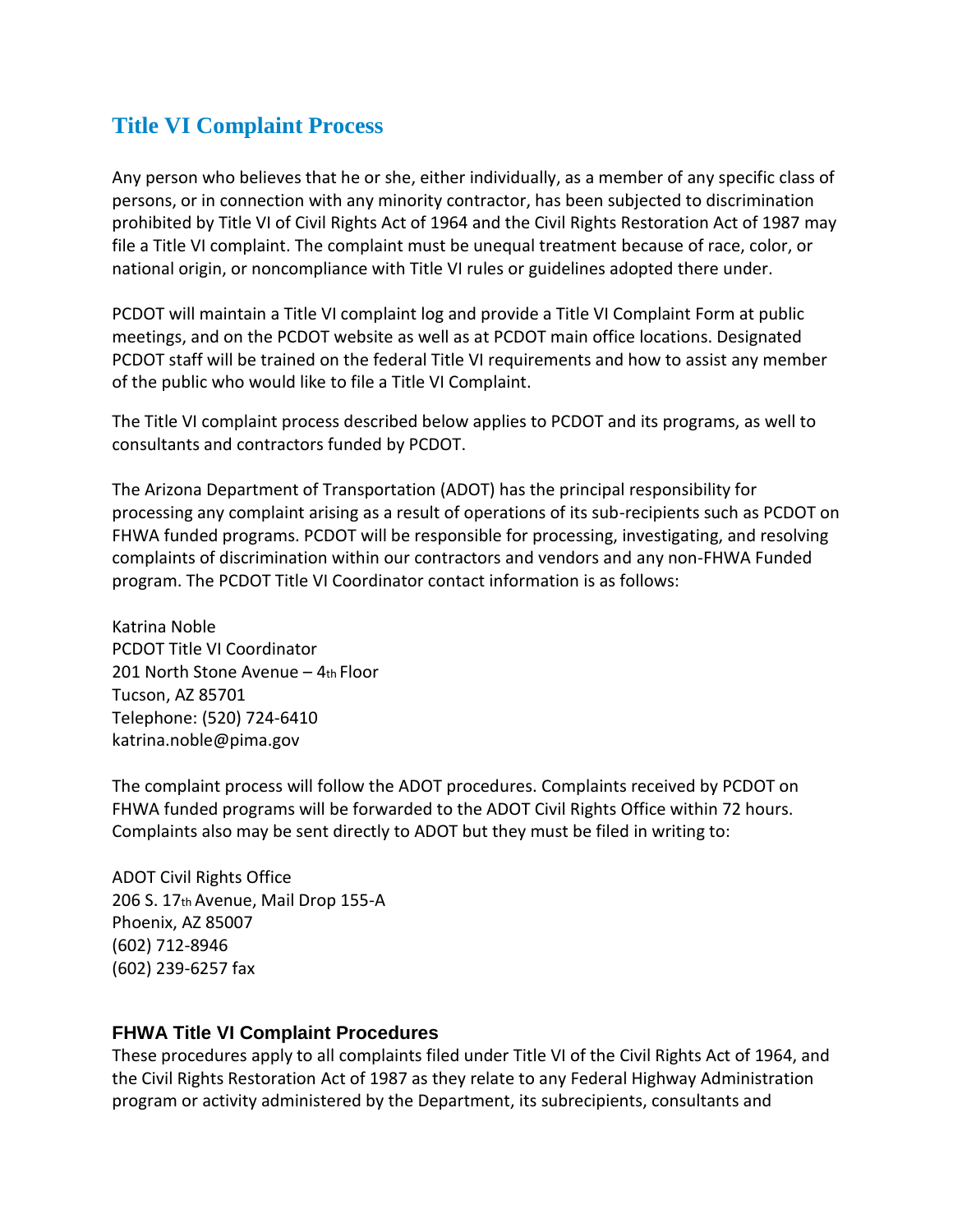contractors. In addition to these procedures, complainants reserve the right to file formal complaints with other state or federal agencies or take legal action for complaints alleging discrimination.

## **Required procedures for FHWA Title VI Complaints filed against the Department, the Department's subrecipients, contractors or consultants:**

1. Any person, specific class of persons or entity that believes they have been subjected to discrimination on an FHWA‐related activity or program as prohibited by the legal provisions of Title VI on the basis of race, color, national origin, can file a formal complaint with the Department. A copy of the Complaint Form may be accessed electronically at: http://webcms.pima.gov/government/transportation/, Civil Rights Tab.

2. The complaint must be filed within 180 days of the alleged discrimination, and include the date the alleged discrimination became known to the complainant or the last date of the incident.

3. Complaints should be in writing, signed, and may be filed by mail, fax, in person, or email. However, the complainant may call the Department and provide the allegations by telephone for transcription. Once transcribed the Department will send the written complaint to the complainant for correction and signature.

4. A complaint should contain at least the following information:

- a. A written explanation of what has happened;
- b. A way to contact the complainant;
- c. The basis of the complaint (e.g., race, color, national origin);

d. The identification of a specific person/people and the respondent (e.g., agency/organization) alleged to have discriminated;

e. Sufficient information to understand the facts that led the complainant to believe that discrimination occurred in a program or activity that receives Federal Highway Administration financial assistance; and is a consultant, contractor or subrecipient of the Department and

f. The date(s) of the alleged discriminatory act(s).

5. Upon receipt of a completed complaint, the Department will forward all FHWA Title VI complaints to Arizona Department of Transportation (ADOT) Civil Rights Office (CRO) within 72 hours.

6. ADOT CRO will forward all FHWA Title VI complaints to the FHWA Division Office.

7. All Title VI complaints received by the FHWA Division Office will be forwarded to the FHWA Office of Civil Rights for processing and potential investigation.